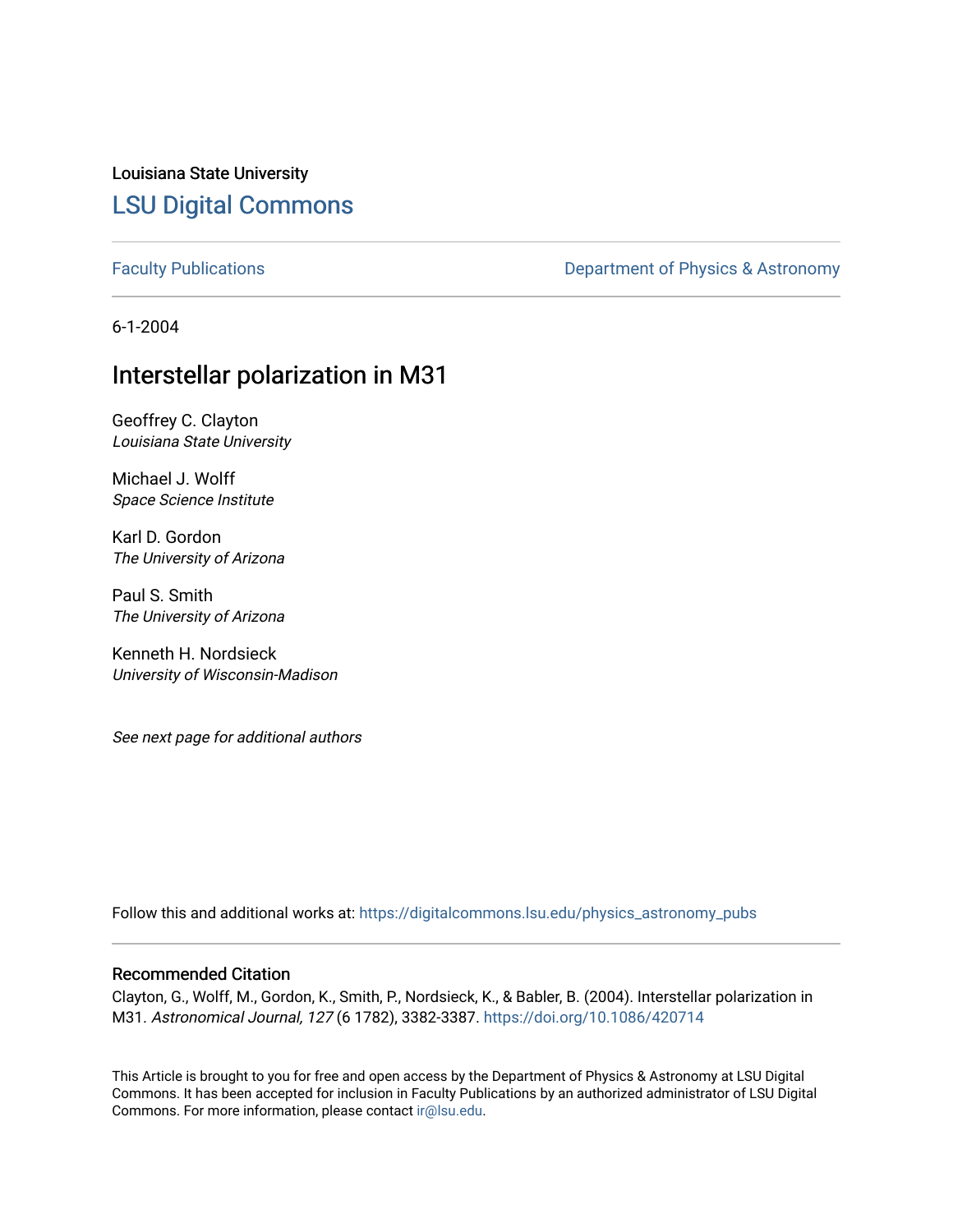# Authors

Geoffrey C. Clayton, Michael J. Wolff, Karl D. Gordon, Paul S. Smith, Kenneth H. Nordsieck, and Brian L. Babler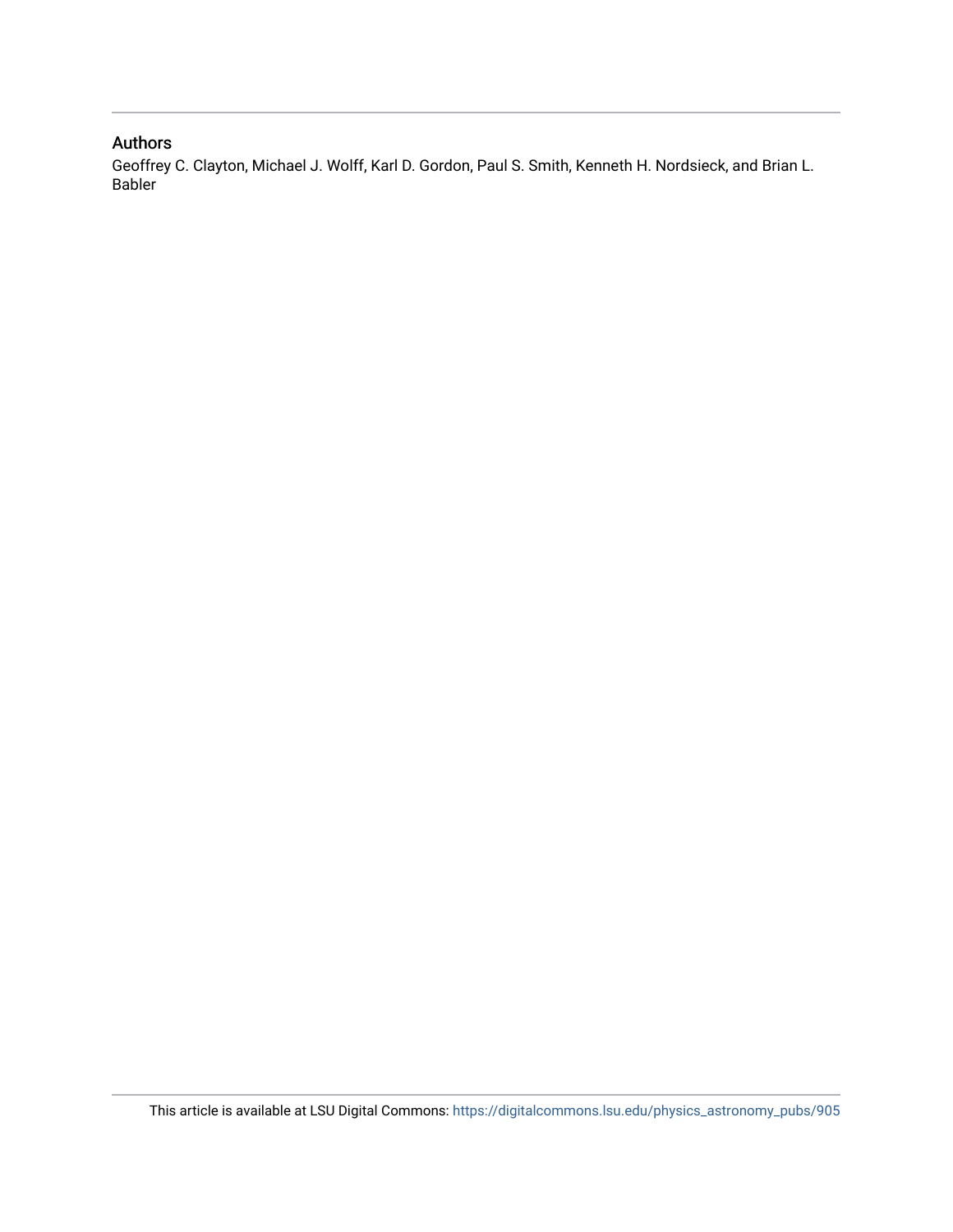### INTERSTELLAR POLARIZATION IN M31<sup>1</sup>

GEOFFREY C. CLAYTON,<sup>2</sup> MICHAEL J. WOLFF,<sup>3</sup> KARL D. GORDON,<sup>4</sup> PAUL S. SMITH,<sup>4</sup> KENNETH H. NORDSIECK,<sup>5</sup> AND BRIAN L. BABLER<sup>5</sup> Recei*v*ed 2004 January 5; accepted 2004 February 23

#### ABSTRACT

The wavelength dependence of interstellar polarization due to dust in M31 has been observed along four sight lines. Only one sight line had been measured previously. The globular clusters, S78, S150, S233, and Baade 327 were used as point sources to probe the interstellar dust in M31. The Serkowski law produces good fits for all the sight lines, although the relationship between K and  $\lambda_{\text{max}}$  may be different from that found in the Galaxy. The results of this study imply that the slope  $K/\lambda_{\text{max}}$  may be significantly larger in M31. The Serkowski curves are significantly narrower than those of the same  $\lambda_{\text{max}}$  in the Galaxy and may require extreme modifications to the size distributions of silicate particles. The fits for the four sight lines reveal values of  $\lambda_{\text{max}}$  ranging from 4800 to 5500 Å. These are consistent with average values of  $\lambda_{\text{max}}$  measured in the Galaxy and the Magellanic Clouds. The range measured for M31 corresponds to  $R_V$  values of 2.7–3.1. The range in  $R_V$  seen in the Galaxy is 2.5–5.5 implying, for this small sample, that the average size of interstellar grains in M31 is typically smaller than that seen for Galactic grains if the nature of the grains is the same. Also, the polarization efficiency for these sight lines is large, although some bias is expected since sight lines known to have significant interstellar polarization were selected for the sample.

Key words: dust, extinction — galaxies: individual  $(M31)$  — polarization

#### 1. INTRODUCTION

There is an average Milky Way extinction relation, depending on only one parameter, the ratio of total-to-selective extinction,  $R<sub>V</sub>$ , which is applicable to a wide range of interstellar dust environments (Cardelli, Clayton, & Mathis 1989, hereafter CCM). Similarly, there is an interstellar polarization relation, correlated with a single parameter,  $\lambda_{\text{max}}$ , the wavelength at which the interstellar polarization is a maximum (Serkowski, Mathewson, & Ford 1975; Clayton et al. 1995; Martin, Clayton, & Wolff 1999). The parameters,  $R_V$  and  $\lambda_{\text{max}}$ , both involve integrals over the size distribution of interstellar dust grains and are well correlated with each other (Serkowski et al. 1975; Whittet & van Breda 1978; Clayton & Mathis 1988). The existence of these relations, valid over a large wavelength interval, suggests that the environmental processes that modify the grains are efficient and affect all grains. However, the CCM relation is not a universal law. It does not fit the observed extinction in the sight lines observed in the Magellanic Clouds (e.g., Clayton et al. 1996; Gordon & Clayton 1998; Misselt, Clayton, & Gordon 1999; Gordon et al. 2003). The differences in observed extinction properties seen among the Local Group galaxies may be due to various environmental factors including metallicity. The metallicity of the LMC and SMC is lower than the Galaxy. Therefore, the nature of the dust in M31 is of great interest because its metallicity is similar to that in the Milky Way.

Space Astronomy laboratory, University of Wisconsin-Madison, 1150 University Avenue, Madison, WI 53706; khn@sal.wisc.edu, brian@sal.wisc.edu.

The nature of interstellar dust in M31 is summarized in Lequeux (2000). The UV extinction data for M31, which are based on only a few lightly reddened sight lines, show a CCM-like far-UV extinction and a weak  $2175$  Å bump (Bianchi et al. 1996). Several studies have suggested that the extinction in M31 in the U-band differs from the Galaxy (Searle 1983; Iye & Richter 1985; Massey et al. 1995). It has also been suggested that there is a systematic change in the U-band extinction with distance from the center of M31 (Iye  $\&$ Richter 1985; Freedman & Madore 1990). Various estimates of  $R_V$  ranging from 2.5 to 3.8 have been made using individual stars and clusters in M31 (Kron & Mayall 1960; Sharov & Lyutyj 1989; Nedialkov & Veltchev 1999). Recently, Barmby et al.  $(2000)$  find that the U- to K-band extinction curve in M31, derived from a large number of globular clusters, is consistent with CCM with  $R_V = 3.1$ .

The interstellar polarization in the LMC and SMC shows a similar wavelength dependence to that seen in the Milky Way and can be well fit by the Serkowski relation (Clayton, Martin, & Thompson 1983; Clayton et al. 1996; Rodrigues et al. 1997). Some interstellar polarization measurements in M31 have been made using globular clusters as point sources (Hiltner 1958; Martin & Shawl 1979, 1982). However, the wavelength dependence of interstellar polarization has been measured along only one line of sight (Martin & Shawl 1979). This polarization measurement is consistent with the Serkowski relationship and a small value of  $\lambda_{\text{max}}$ . We report further observations of the wavelength dependence of interstellar polarization in M31.

#### 2. OBSERVATIONS

Optical spectropolarimetry was obtained using the 6.5 m telescope of the Multiple Mirror Telescope (MMT) Observatory located on Mount Hopkins, Arizona. Observations were made of four globular clusters listed in Table 1 on 2003 October 30 UT. All of the observations made use of the CCD Spectropolarimeter (Schmidt, Stockman, & Smith 1992), upgraded

<sup>1</sup> A portion of the results presented here made use of the Multiple Mirror Telescope Observatory, a facility operated jointly by the University of Arizona<br>and the Smithsonian Institution.<br>
<sup>2</sup> Department of Physics and Astronomy, Louisian State University, Pater

<sup>&</sup>lt;sup>2</sup> Department of Physics and Astronomy, Louisiana State University, Baton Rouge, LA 70803; gclayton@fenway.phys.lsu.edu.

 $3\degree$ Space Science Institute, 1540 30th Street, Suite 23, Boulder, CO 80303-1012; wolff@colorado.edu.

<sup>&</sup>lt;sup>4</sup> Steward Observatory, University of Arizona, 933 North Cherry Avenue, Tucson, AZ 85721; kgordon@as.arizona.edu, psmith@as.arizona.edu.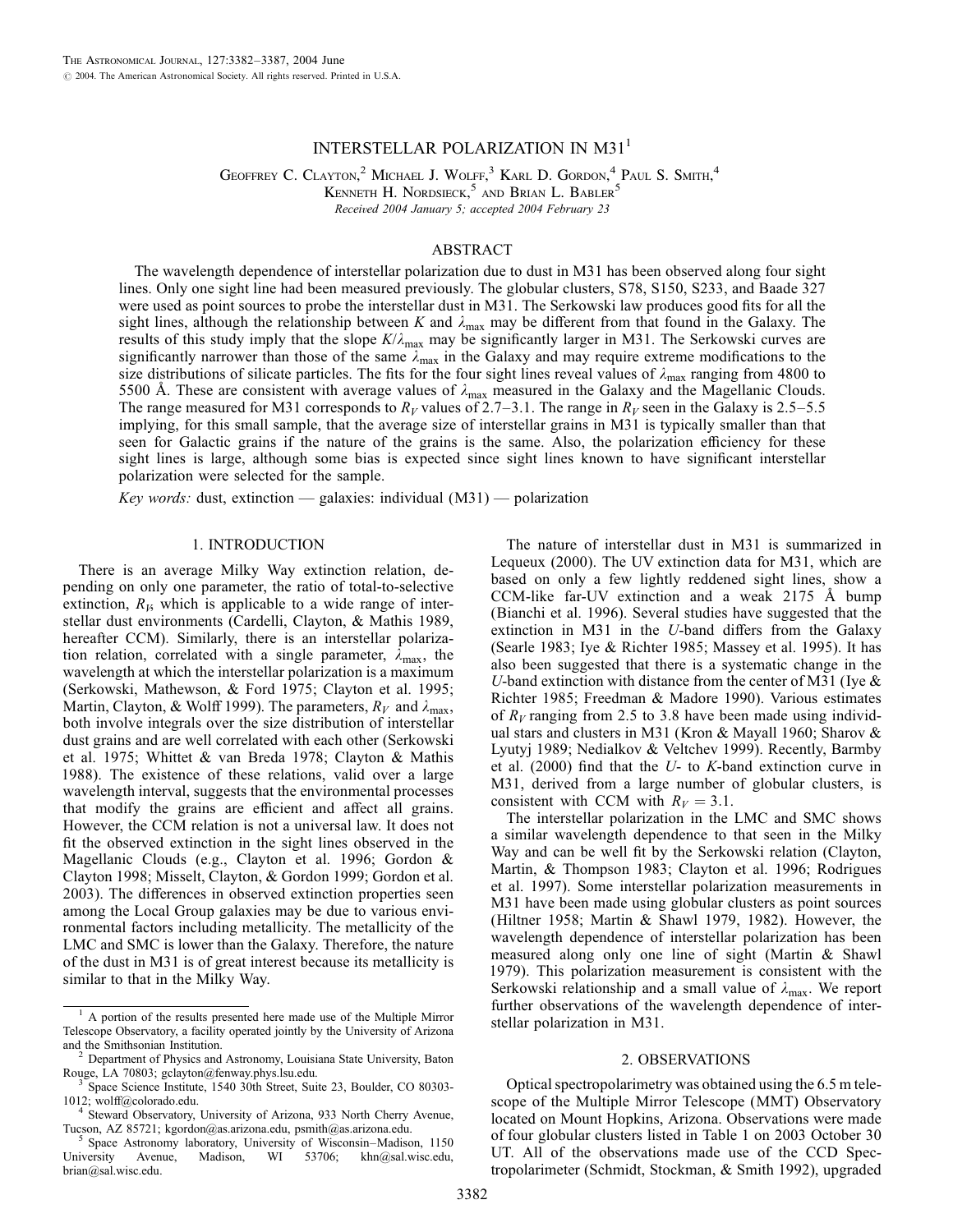| OBSERVED M31 GLOBULAR CLUSTERS |                  |                 |                                               |                                 |                 |                                                      |
|--------------------------------|------------------|-----------------|-----------------------------------------------|---------------------------------|-----------------|------------------------------------------------------|
| Cluster <sup>a</sup>           | $V^{\mathsf{b}}$ | $E(B-V)^b$      | $p_{\text{max}}^{\text{c}}$<br>$\binom{0}{0}$ | $\lambda_{\max}^{\rm c}$<br>(Å) | $K^{\rm c}$     | $p_{\text{max}}/E(B-V)^d$<br>$(\% \text{ mag}^{-1})$ |
| S78                            | 14.26            | $0.36 \pm 0.04$ | $1.96 \pm 0.03$                               | $4775 + 250$                    | $1.32 + 0.28$   | $7.5 \pm 0.15$                                       |
| $S150$                         | 15.44            | $0.48 \pm 0.06$ | $3.19 \pm 0.05$                               | $5200 \pm 225$                  | $1.78 \pm 0.46$ | $8.4 \pm 0.16$                                       |
| $S233$                         | 15.38            | $0.23 \pm 0.05$ | $1.99 + 0.03$                                 | $5275 \pm 175$                  | $2.38 + 0.49$   | $15.3 \pm 0.39$                                      |
| Baade 327                      | 16.71            | $1.38 \pm 0.02$ | $9.14 \pm 0.12$                               | $5450 \pm 175$                  | $2.22 \pm 0.35$ | $7.1 \pm 0.02$                                       |

TABLE 1 Observed M31 Globular Clusters

<sup>a</sup> From Vetesnik 1962 and Sargent et al. 1977.<br><sup>b</sup> Total reddening as estimated by Barmby et al. 2000.<br>c Based on MMT data only.<br>d Galactic foreground reddening of  $E(B-V) = 0.1$  subtracted.

with a  $1200 \times 800$  pixel, thinned, antireflection-coated, UVsensitized CCD, and an improved camera lens and half-wave plate. All observations used a 600 line  $mm^{-1}$  grating for high throughput and wide spectral coverage,  $4100-8300$  Å. The FWHM resolution with this grating and a slit width of  $1<sup>′</sup>$  is  $\sim$ 17 Å (3 pixels). A polarimetric measurement sequence involves four separate exposures that sample 16 orientations of the semiachromatic half-wave plate and totalled 480–1440 s of integration for each of the four clusters through light cloud cover. Polarization position angles were referenced to the equatorial system using interstellar polarization standards (Schmidt, Elston, & Lupie 1992). The spectral flux distribution is also obtained in the course of the observations and is calibrated relative to spectrophotometric standard stars selected from the IRAF database (Massey et al. 1988). The data have been binned and are plotted in Figure 1 along with the spectra of the globular clusters.

In addition, spectropolarimetric observations of S78 were obtained with the HPOL spectropolarimeter on the 3.5 m Wisconsin-Indiana-Yale-NOAO (WIYN) telescope on Kitt Peak. The spectropolarimeter is a modified Boller & Chivens spectrograph with a rotating superachromatic wave plate after the slit (Nordsieck & Harris 1996; Wolff, Nordsieck, & Nook 1996). Spectra are obtained at eight wave plate angles on a Reticon  $400 \times 1200$  CCD. Two gratings are used, producing spectra and 3 pixel resolutions of  $3200-6200$  Å  $(9 \text{ Å})$  and  $6000-10500$  Å  $(12 \text{ Å})$ , respectively. Two polarized star spectra and two polarized sky spectra are obtained simultaneously. The calibration accuracy in polarization is  $\pm p/500$  and in position angle is  $\pm 1^{\circ}$ . There is an uncertainty of 0.1% in the correction for instrumental polarization. This small uncertainty does not affect the results presented here. The WIYN spectropolarimetric data were obtained in 1996 December and 1998 October. The four nights of data on S78 have been combined and binned to increase the signal-to-noise ratio (S/N). They are plotted in Figure 1.

The polarization measured toward M31 must be corrected for a foreground component. These lines of sight pass through the disk and halo of the Galaxy, and then the halo and disk of M31. However, since M31 lies at a Galactic latitude of  $-22^{\circ}$ , the foreground extinction due to dust in the Galaxy is small. Several estimates have been made of the reddening foreground to M31. They all indicate that  $E(B-V) \sim$ 0:08 0:11 (Bianchi et al. 1996 and references therein). Using the well-known Galactic relationship between reddening and interstellar polarization, the maximum foreground polarization is -0.9% (Serkowski et al. 1975). Martin & Shawl (1979) estimated the actual foreground polarization by measuring a sample of Galactic stars lying in the direction of M31, as well

as the nucleus of M31 itself. The foreground dust is patchy, so there is no way to know a priori what the foreground component is along any given sight line. So, Martin & Shawl (1982) adopted a best-guess value of  $p_{\text{max}} = 0.4\%$ ,  $\lambda_{\text{max}} = 5500$ Å with a position angle of 90 $^{\circ}$  by averaging several foreground sight lines.

The new observations reported here have been corrected for foreground polarization in the same manner as Martin & Shawl (1982). A Galactic Serkowski curve, as described above, was assumed and the foreground polarization at each wavelength was calculated and subtracted. The foregroundcorrected polarizations are plotted in Figure 1. The observed and foreground-corrected values are listed in Tables 2–6. The new data are consistent with the Martin & Shawl (1982) data for S78 in the overlapping wavelength range. Similarly, the three wavelength bins for S150 and one bin for S233 agree with our new data within 2  $\sigma$ . There is only one filterless observation of Baade 327 having low S/N. The Martin & Shawl filter data are plotted for comparison in Figure 1.

#### 3. DISCUSSION

The interstellar polarization due to dust in M31 was first measured by Hiltner (1958) using globular clusters as point sources. He made unfiltered observations of about 20 clusters finding several with significant amounts of polarization. Filter polarimetry of a similar number of clusters was obtained by Martin & Shawl (1979, 1982). Only one sight line in their sample, toward S78, had enough wavelength coverage for a Serkowski fit to be made. That sight line showed  $p_{\text{max}} =$  $1.98 \pm 0.07\%$ , and  $\lambda_{\text{max}} = 3500 \pm 300$  Å using the Wilking et al. (1980) formulation of the Serkowski relation.

Our new data for S78 and three additional clusters cover approximately the same wavelength range  $(4100-8300 \text{ Å})$  as Martin & Shawl but with many more data bins and smaller uncertainties. We performed nonlinear least-squares fits to the foreground-corrected data for all four clusters using the Serkowski law (Serkowski et al. 1975; Wilking et al. 1980; Wilking, Lebofsky, & Rieke 1982; Whittet et al. 1992). We found that the  $K = 1.66\lambda_{\text{max}}$  relationship, which holds for Galactic interstellar polarization, does not produce good fits for the M31 sight lines (Whittet et al. 1992). However, the Serkowski law with  $K$  as a free parameter does produce good fits for all of the sight lines. The three fit parameters are listed in Table 1. The relationship between K and  $\lambda_{\text{max}}$  is shown in Figure 2. Although, we do not have enough sight lines to define the  $K-\lambda_{\text{max}}$  relationship for M31, Figure 2 shows that the slope may be steeper than in the Galaxy.

The  $K-\lambda_{\text{max}}$  relationship for the M31 globular clusters is very interesting in that it produces distinctly narrower ''Serkowski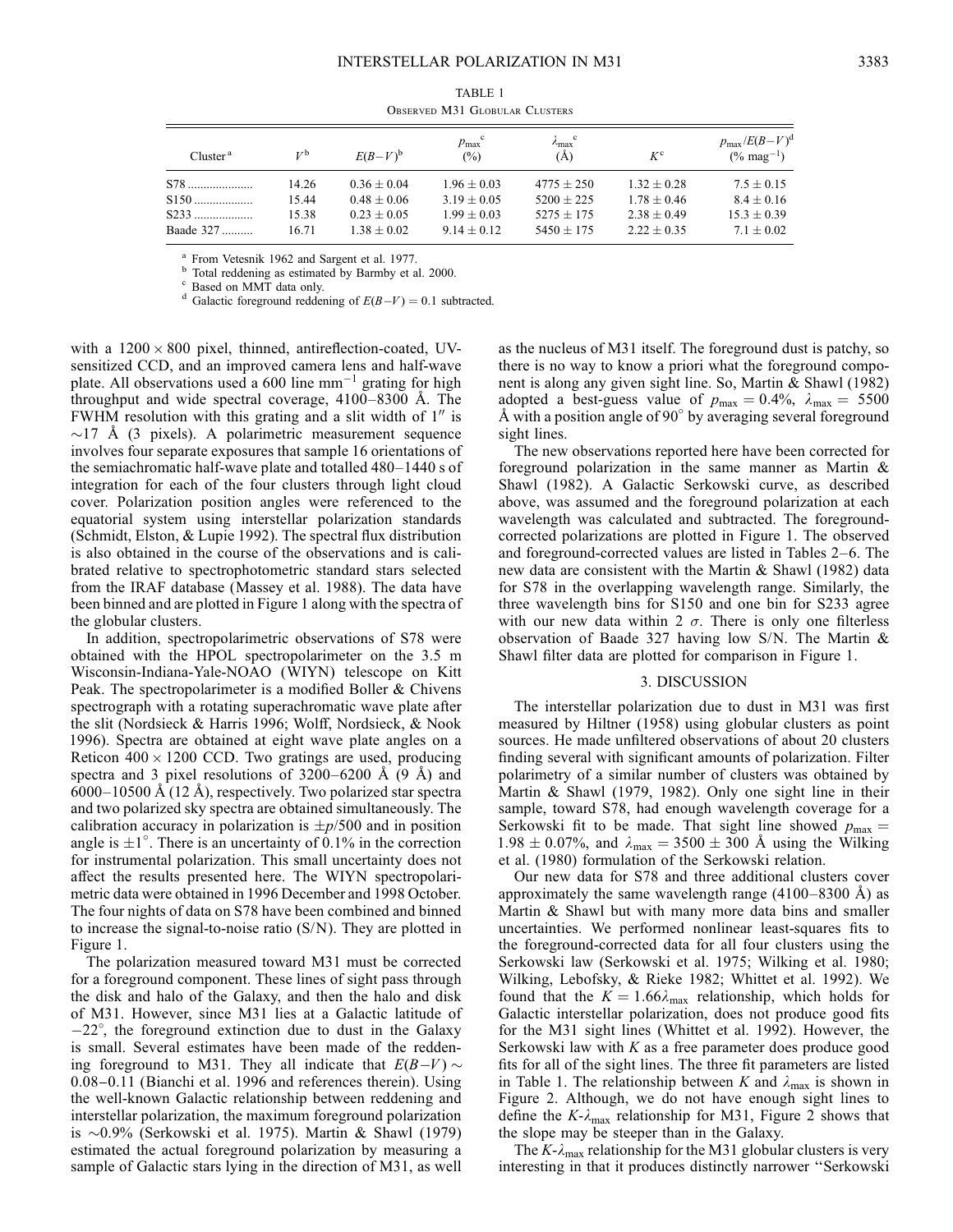

Fig. 1.—Spectropolarimetric observations of M31 globular clusters. Top, foreground corrected polarization; middle, position angle; bottom, the spectra. Open squares represent the MMT data, the stars represent the WIYN data, and the triangles represent the Martin & Shawl (1982) data. The error bars are  $1\sigma$ . The lines drawn represent the best Serkowski fits to the MMT data only. See text.

curves" than those of the same  $\lambda_{\text{max}}$  in the Galaxy. As has been shown many times in the past (Wolff et al. 1994; Clayton et al. 1995; Martin et al. 1999), grain models have generally been able to reproduce observed Galactic interstellar polarization curves by small changes to the size distribution of aligned grains, alignment efficiency, upper integration limit, etc. This is

definitely not the case for the M31 curves in that similar changes to a distribution of astronomical silicates failed to produce K values of the observed amplitude. Even more extreme modifications to the size distribution of silicate particles (use of ''flat'' distributions, very narrow size ranges, etc.) tended to produce  $K$  values that still remained  $30\% - 40\%$  too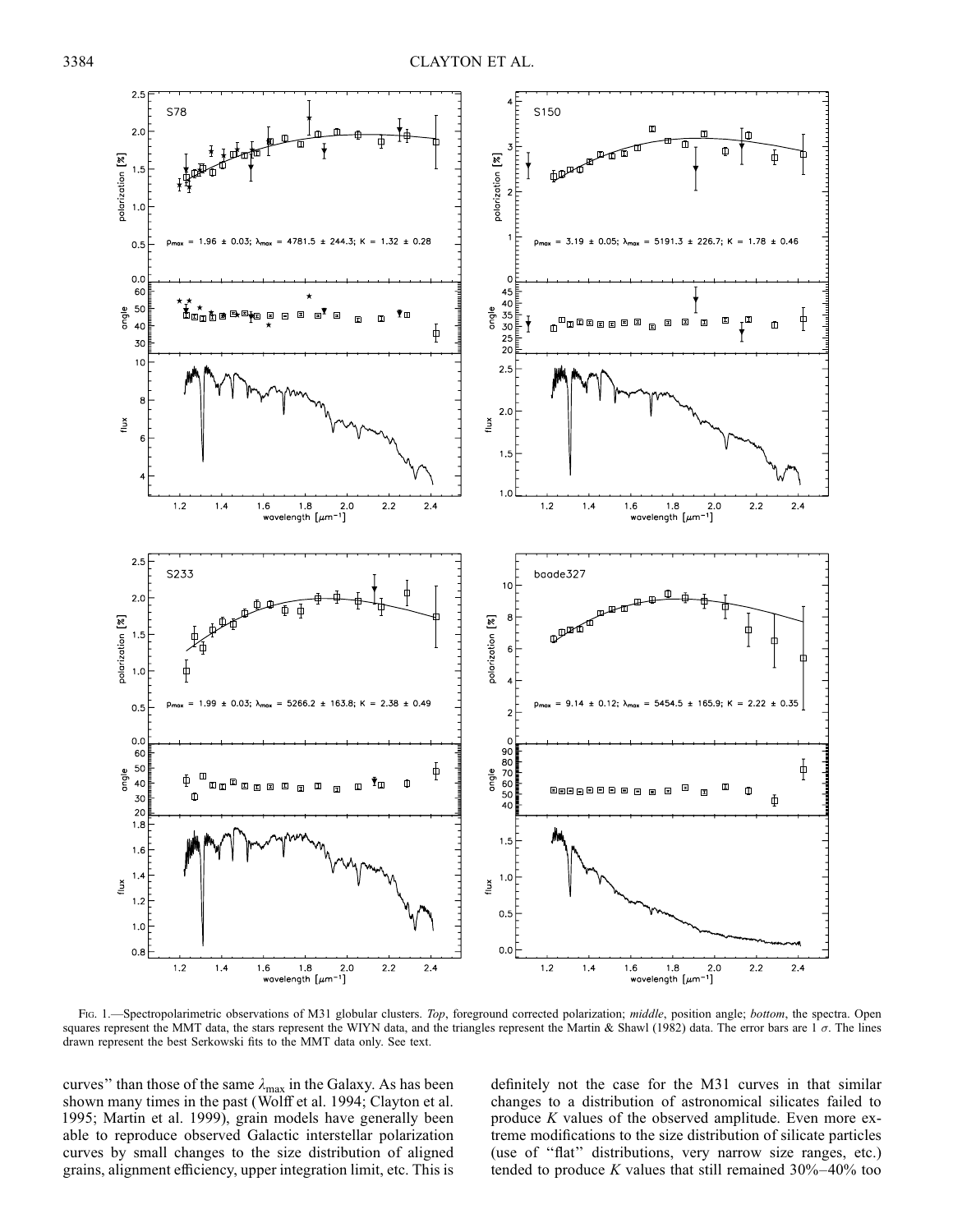| S78-MMT                  |                            |                |                   |                     |
|--------------------------|----------------------------|----------------|-------------------|---------------------|
| $\lambda$ bin<br>$(\AA)$ | $\boldsymbol{p}$<br>$(\%)$ | $\theta$       | $p_{\text{corr}}$ | $\theta_{\rm corr}$ |
| 4125.                    | $1.78 \pm 0.36$            | $41.5 \pm 5.4$ | 1.86              | 35.76               |
|                          | $2.00 \pm 0.09$            | $51.8 \pm 1.5$ | 1.94              | 46.32               |
|                          | $1.89 \pm 0.08$            | $50.0 \pm 1.1$ | 1.86              | 44.09               |
|                          | $1.97 \pm 0.05$            | $49.3 \pm 0.9$ | 1.95              | 43.58               |
|                          | $2.04 \pm 0.04$            | $51.5 \pm 0.6$ | 1.99              | 45.89               |
|                          | $2.01 \pm 0.04$            | $51.5 \pm 0.6$ | 1.96              | 45.81               |
|                          | $1.90 \pm 0.04$            | $52.8 \pm 0.7$ | 1.83              | 46.72               |
|                          | $1.96 \pm 0.04$            | $51.5 + 0.4$   | 1.91              | 45.63               |
|                          | $1.92 \pm 0.03$            | $51.9 \pm 0.5$ | 1.87              | 45.98               |
|                          | $1.76 \pm 0.03$            | $51.8 + 0.7$   | 1 7 1             | 45.41               |
|                          | $1.75 \pm 0.03$            | $53.6 \pm 0.4$ | 1.68              | 47.25               |
|                          | $1.77 \pm 0.04$            | $53.3 \pm 0.5$ | 1.70              | 47.12               |
| 7125                     | $1.60 \pm 0.04$            | $52.2 \pm 0.6$ | 1.55              | 45.38               |
| 7375                     | $1.50 \pm 0.05$            | $51.9 \pm 0.8$ | 1.46              | 44.79               |
|                          | $1.54 \pm 0.06$            | $50.9 \pm 1.0$ | 1.51              | 44.14               |
|                          | $1.49 \pm 0.05$            | $52.2 \pm 1.0$ | 1.44              | 45.29               |
|                          | $1.45 \pm 0.07$            | $53.0 \pm 1.4$ | 1.39              | 46.09               |

TABLE 2

TABLE 3 S78-WIYN

| $\lambda$ bin | $\boldsymbol{p}$ |              |                   |                     |
|---------------|------------------|--------------|-------------------|---------------------|
| (A)           | $(\%)$           | $\theta$     | $p_{\text{corr}}$ | $\theta_{\rm corr}$ |
|               | $2.37 + 0.23$    | $61.7 + 2.8$ | 2.18              | 57.31               |
|               | $1.85 + 0.19$    | $46.7 + 2.9$ | 1.87              | 40.54               |
|               | $1.81 + 0.11$    | $52.1 + 1.7$ | 1.76              | 45.74               |
|               | $1.82 + 0.09$    | $52.4 + 1.4$ | 1 76              | 46 18               |
|               | $1.74 + 0.08$    | $52.5 + 1.3$ | 1.68              | 46.09               |
|               | $1.81 + 0.07$    | $53.6 + 1.1$ | 1 74              | 47.58               |
|               | $1.60 + 0.08$    | $57.0 + 1.4$ | 1.49              | 50.34               |
|               | $1.42 + 0.08$    | $61.4 + 1.6$ | 1 26              | 54 30               |
|               | $1.44 + 0.08$    | $61.0 + 1.6$ | 1 29              | 54 16               |

TABLE 4 S150

| $\lambda$ bin | $\boldsymbol{p}$ |                |                   |                     |
|---------------|------------------|----------------|-------------------|---------------------|
| $(\AA)$       | $(\%)$           | $\theta$       | $p_{\text{corr}}$ | $\theta_{\rm corr}$ |
| 4125.         | $2.70 \pm 0.44$  | $36.7 \pm 5.1$ | 2.82              | 33.12               |
| 4375.<br>.    | $2.60 \pm 0.16$  | $34.3 \pm 1.6$ | 2.76              | 30.60               |
| 4625.         | $3.11 \pm 0.09$  | $36.3 \pm 1.0$ | 3.25              | 33.00               |
| 4875.         | $2.75 \pm 0.09$  | $36.4 \pm 0.7$ | 2.89              | 32.68               |
|               | $3.12 \pm 0.05$  | $34.9 \pm 0.6$ | 3.28              | 31.63               |
| 5375          | $2.90 \pm 0.07$  | $35.4 + 0.6$   | 3.05              | 31.81               |
| 5625.         | $2.97 \pm 0.06$  | $35.0 \pm 0.4$ | 3.13              | 31.51               |
| 5875          | $3.21 \pm 0.05$  | $32.7 \pm 0.5$ | 3.39              | 29.63               |
|               | $2.81 \pm 0.05$  | $35.5 \pm 0.4$ | 2.96              | 31.84               |
|               | $2.69 \pm 0.05$  | $35.4 \pm 0.4$ | 2.84              | 31.64               |
| 6625          | $2.62 \pm 0.04$  | $34.7 \pm 0.5$ | 2.78              | 30.92               |
| <u>6875</u>   | $2.66 \pm 0.04$  | $34.5 \pm 0.6$ | 2.82              | 30.87               |
|               | $2.51 \pm 0.05$  | $35.3 \pm 0.5$ | 2.66              | 31.43               |
| 7375          | $2.35 + 0.06$    | $35.8 \pm 0.8$ | 2.49              | 31.76               |
| 7625.         | $2.34 \pm 0.06$  | $34.8 \pm 0.9$ | 2.49              | 30.88               |
|               | $2.27 \pm 0.08$  | $36.8 \pm 1.2$ | 2.39              | 32.75               |
|               | $2.18 \pm 0.13$  | $33.1 \pm 1.4$ | 2.34              | 29.18               |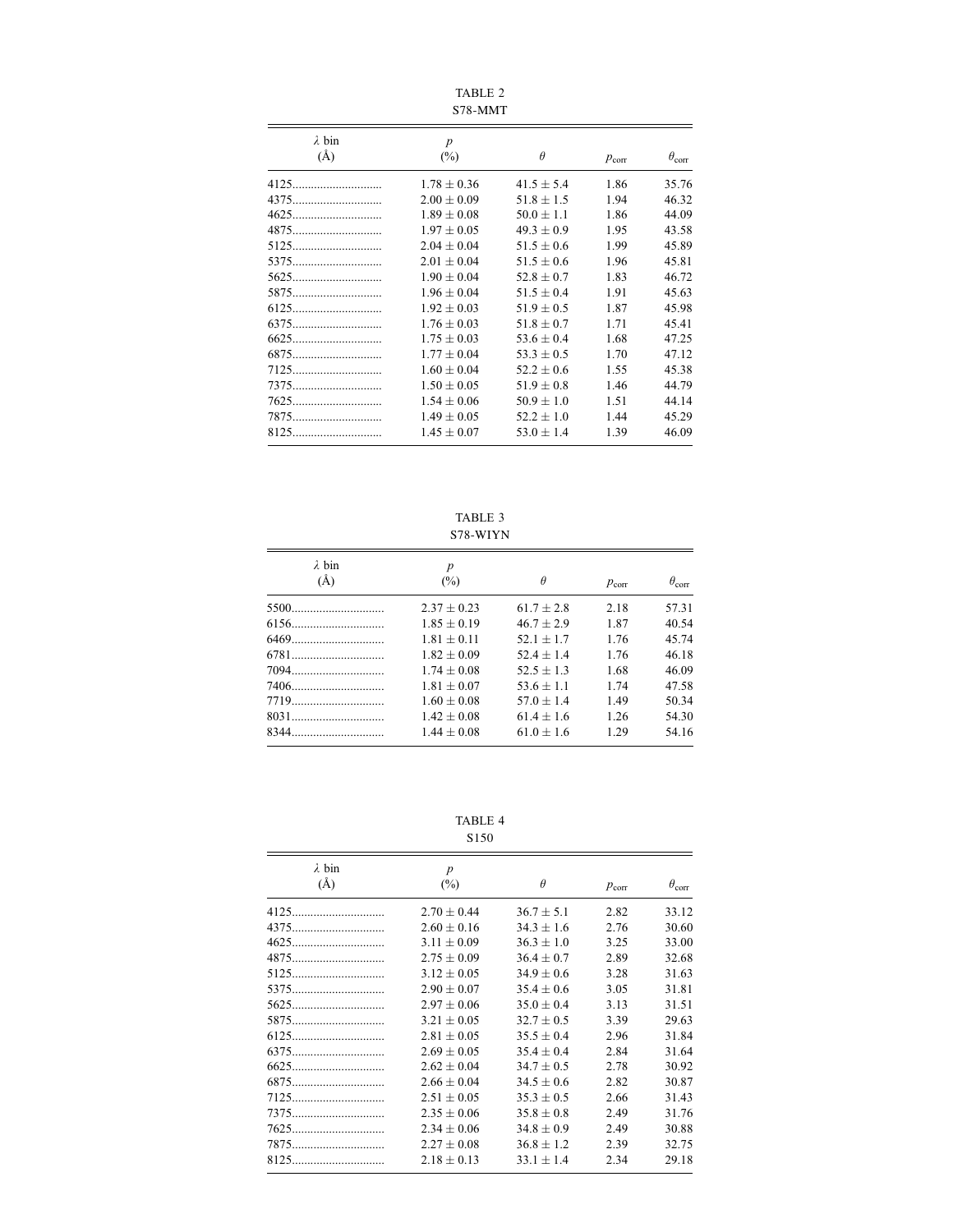| $\lambda$ bin<br>$(\AA)$ | $\boldsymbol{p}$<br>$(\%)$ | $\theta$       | $p_{\text{corr}}$ | $\theta_{\rm corr}$ |
|--------------------------|----------------------------|----------------|-------------------|---------------------|
|                          | $1.82 \pm 0.42$            | $53.6 \pm 5.7$ | 1.74              | 47.76               |
|                          | $2.03 \pm 0.18$            | $44.9 \pm 2.5$ | 2.06              | 39.59               |
|                          | $1.84 \pm 0.12$            | $44.8 \pm 1.8$ | 1.88              | 38.82               |
|                          | $1.90 \pm 0.11$            | $43.5 \pm 1.6$ | 1.96              | 37.67               |
|                          | $1.92 \pm 0.08$            | $41.3 \pm 1.2$ | 2.01              | 35.64               |
| 5375                     | $1.94 \pm 0.07$            | $44.0 \pm 1.4$ | 1.99              | 38.20               |
|                          | $1.74 \pm 0.10$            | $42.6 \pm 1.1$ | 1.82              | 36.21               |
| 5875                     | $1.78 \pm 0.07$            | $44.6 + 1.1$   | 1.83              | 38.25               |
| 6125                     | $1.85 \pm 0.05$            | $43.4 \pm 0.9$ | 1.91              | 37.48               |
| 6375                     | $1.84 \pm 0.06$            | $43.0 \pm 1.0$ | 1.91              | 37.11               |
| 6625                     | $1.74 \pm 0.06$            | $44.5 \pm 1.0$ | 1.79              | 38.25               |
| 6875                     | $1.63 \pm 0.07$            | $47.2 \pm 1.2$ | 1.64              | 40.57               |
| 7125                     | $1.62 \pm 0.06$            | $44.0 \pm 1.3$ | 1.67              | 37.53               |
| 7375                     | $1.52 \pm 0.09$            | $45.5 \pm 1.4$ | 1.56              | 38.63               |
|                          | $1.36 \pm 0.08$            | $52.3 \pm 1.8$ | 1.31              | 44.58               |
| 7875                     | $1.34 \pm 0.14$            | $37.6 \pm 2.4$ | 1.47              | 30.82               |
|                          | $1.02 \pm 0.15$            | $51.6 \pm 3.8$ | 1.00              | 41.77               |

TABLE 5 S233

low, at best. So, it would appear that there is something intrinsically different (and interesting) about the grains producing the observed polarization in M31 from those in our Galaxy. We intend to investigate this behavior in much greater depth after our sample of M31 globular clusters has been increased.

Previously, only S78 had enough wavelength coverage for a Serkowski fit. Our new data, which have better wavelength coverage and better S/N, show that  $\lambda_{\text{max}} \sim 4775$  Å for S78, very different from that found by Martin & Shawl (1982). Their value of 3500 Å is at the extreme low end of  $\lambda_{\text{max}}$  values measured in the Galaxy (e.g., Serkowski et al. 1975). The unusual sight line toward HD 210121, which has one of the lowest  $R_V$  values ever measured, has  $\lambda_{\text{max}} \sim 3800 \text{ Å}$  (Larson, Whittet, & Hough 1996). None of the  $\sim$ 20 sight lines measured in the LMC show  $\lambda_{\text{max}}$  values below 4900 Å (Clayton et al. 1983). Only a few sight lines have been observed in the

SMC and the S/N is relatively low, but  $\lambda_{\text{max}}$  lies in the normal Galactic range (Rodrigues et al. 1997).

The fits for the four sight lines in M31 reveal values of  $\lambda_{\text{max}}$ ranging from 4800 to 5500 Å. These are very average values of  $\lambda_{\text{max}}$  as measured in the Galaxy and the Magellanic Clouds. It has been found that  $R_V \sim 5.5 \lambda_{\text{max}}$  (Serkowski et al. 1975, Whittet & van Breda 1978; Clayton & Mathis 1988). The range of  $\lambda_{\text{max}}$  measured in M31 corresponds to  $R_V$  values of 2.7–3.1. The range in  $R_V$  seen in the Galaxy is 2.5–5.5. As a result, at least for this very small sample, M31 does not show evidence for sight lines with greater than average grain size, if the nature of the grains is the same as for the Galaxy. This result is in contrast to the paucity of small grains inferred from IRAS colors (Xu & Helou 1994).

The polarizing efficiency of the M31 dust grains can be estimated using the ratio of peak linear polarization to color excess,  $p_{\text{max}}/E(B-V)$ . While the quantity is often equated with

| TABLE 6          |  |
|------------------|--|
| <b>BAADE 327</b> |  |

| $\lambda$ bin | $\boldsymbol{p}$ |                |                   |                     |
|---------------|------------------|----------------|-------------------|---------------------|
| $(\AA)$       | $(\%)$           | $\theta$       | $p_{\text{corr}}$ | $\theta_{\rm corr}$ |
| 4125.         | $5.72 \pm 3.26$  | $74.0 \pm 9.7$ | 5.40              | 73.01               |
| 4375          | $6.49 \pm 1.68$  | $45.8 \pm 5.2$ | 6.50              | 44.10               |
| 4625.         | $7.31 + 1.05$    | $54.5 \pm 3.3$ | 7.19              | 53.02               |
|               | $8.81 + 0.74$    | $58.3 \pm 1.9$ | 8.64              | 57.10               |
| 5125.         | $9.09 + 0.45$    | $53.0 + 1.3$   | 8.99              | 51.78               |
| 5375.         | $9.37 \pm 0.31$  | $56.1 \pm 0.8$ | 9.21              | 55.86               |
|               | $9.57 + 0.23$    | $53.9 \pm 0.7$ | 9.46              | 52.73               |
| 5875          | $9.18 \pm 0.20$  | $53.1 \pm 0.6$ | 9.08              | 51.85               |
|               | $9.04 + 0.18$    | $53.8 \pm 0.4$ | 8.93              | 52.58               |
| 6375          | $8.63 \pm 0.14$  | $54.7 \pm 0.5$ | 8.51              | 53.42               |
|               | $8.62 \pm 0.15$  | $54.9 \pm 0.4$ | 8.50              | 53.63               |
|               | $8.37 + 0.13$    | $55.2 + 0.4$   | 8.25              | 54.00               |
| 7125          | $7.74 + 0.13$    | $54.9 \pm 0.5$ | 7.62              | 53.59               |
|               | $7.33 + 0.13$    | $53.4 + 0.5$   | 7.23              | 52.04               |
| 7625.         | $7.28 \pm 0.12$  | $54.4 \pm 0.5$ | 7.17              | 53.05               |
| 7875          | $7.15 \pm 0.19$  | $54.0 \pm 0.5$ | 7.05              | 52.61               |
| 8125.         | $6.72 \pm 0.22$  | $55.1 \pm 0.8$ | 6.60              | 53.66               |